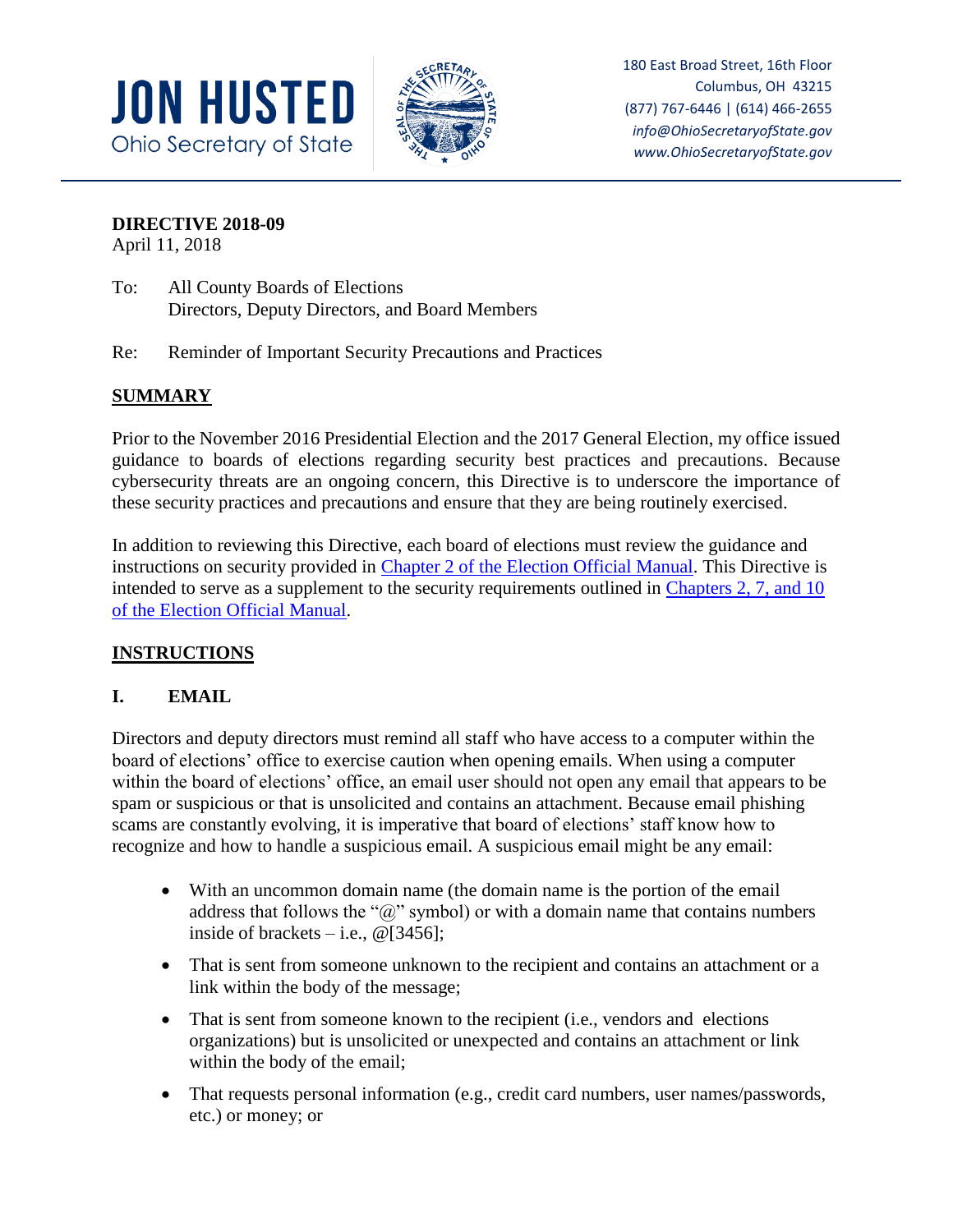That appears to have been sent from a well-known company or organization but contains spelling errors, poor grammar, or threats (e.g., "if you do not respond to this email, your account will be closed");

A recipient should never open, respond, reply to, or forward a suspicious email.<sup>1</sup> A recipient should not open or download any files attached to a suspicious email or click on any links within the body of the email. Instead, the recipient should notify the designated contact person within the board or county that a suspicious email has been received.

Directors and deputy directors also must instruct all staff who have access to a computer within the board of elections' office on how to handle suspicious emails. Each board should discuss safe email practices with its or the county's IT personnel or the county's data processing center board administrator and establish a procedure for notifying the appropriate IT personnel of a suspicious email.

Additional information on types of suspicious emails and phishing attempts – and on how to identify and report suspicious emails to several common email account providers – may be found by using the following links:

Microsoft[:https://www.microsoft.com/en-us/safety/online-privacy/phishing](https://www.microsoft.com/en-us/safety/online-privacy/phishing-symptoms.aspx)[symptoms.aspx](https://www.microsoft.com/en-us/safety/online-privacy/phishing-symptoms.aspx) Google:<https://support.google.com/mail/answer/8253?hl=en> Yahoo:<https://safety.yahoo.com/Security/PHISHING-SITE.html> AT&T:<https://www.att.com/esupport/article.html#!/email-support/KM1010551>

Boards should conduct phishing awareness campaigns to ensure staff are properly trained in identifying and reacting to a suspicious email. An available resource to boards is the spearphishing campaign assessment the Department of Homeland Security offers to entities deemed critical infrastructure.<sup>2</sup>

## **II. WEBSITE, SYSTEM, AND DATA SECURITY**

 $\overline{\phantom{a}}$ 

Each board of elections must take every precaution available to ensure the security of its website, systems, and data. A board, if it has not already, should discuss what security precautions are in place with its voting system, voter registration, and website vendors.

 $1$  Often, the most effective phishing emails may appear to come from known email addresses and will contain ordinary subject lines. Phishing emails can often be identified as malicious by looking for misspellings, errors/changes in the email address, and requests for information that would not normally be requested by email. Furthermore, when responding to emails from unknown or suspicious senders (if necessary), it is better to use the "forwarding" function rather than "replying" as forwarding it requires the user to physically re-enter the sender's email address, allowing the user to identify unknown or suspicious email addresses. Finally, phishing emails should be provided to local IT personnel to enhance situational awareness.

<sup>2</sup> DHS Election Infrastructure Security Resource Guide" for additional information on the spear-phishing campaign assessment[: https://www.dhs.gov/sites/default/files/publications/election-resource-guide-03162018-508v2.pdf.](https://www.dhs.gov/sites/default/files/publications/election-resource-guide-03162018-508v2.pdf)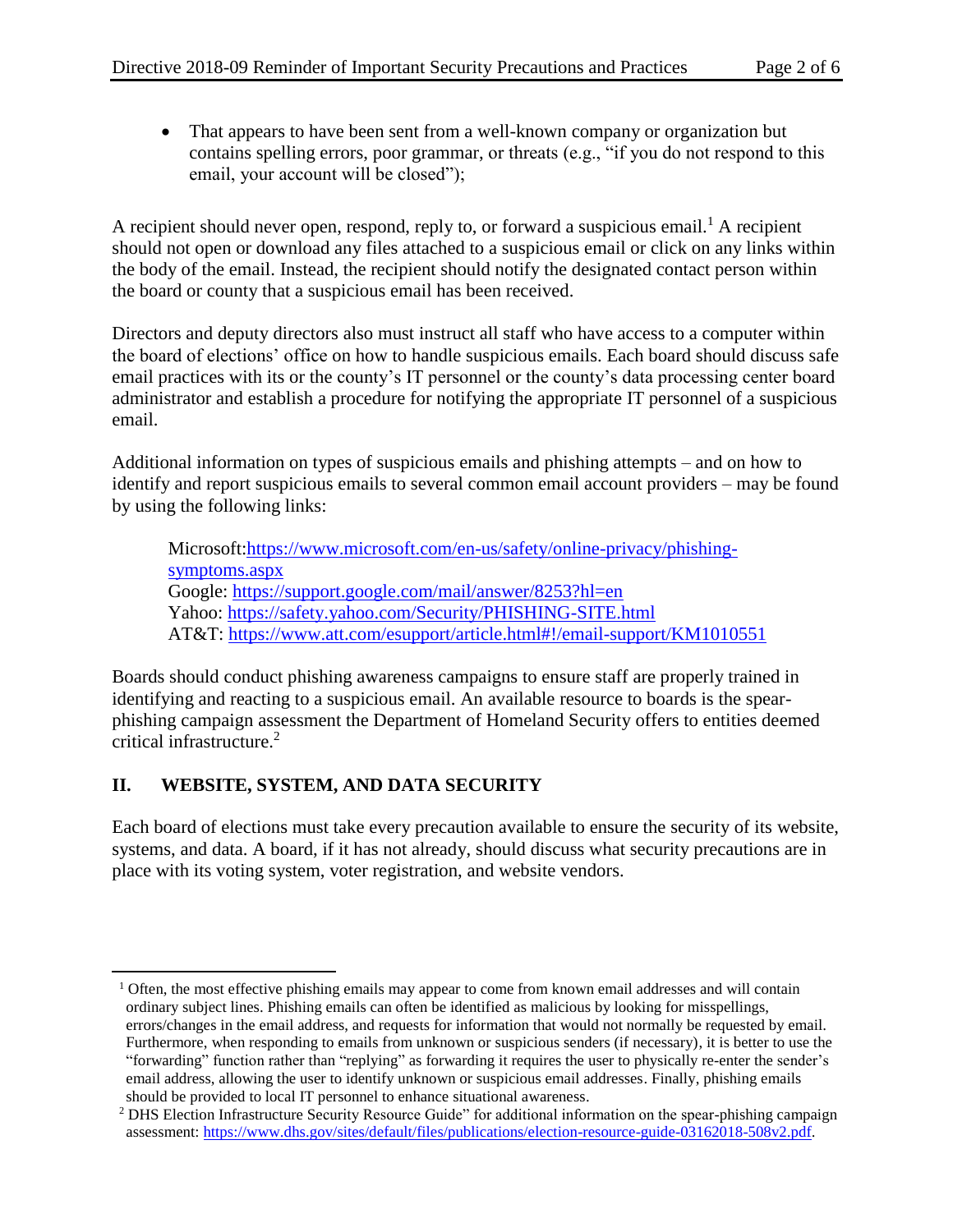A board also should apply the following best practices:

- Confirm that search fields on its website are locked in such a way as to limit the risks of SQL injection attacks.
- Implement and utilize allowable firewalls, anti-virus software, and anti-spyware software – and keep the software up-to-date –to protect against unauthorized access.
- Move websites to Hypertext Transfer Protocol Secure (HTTPS) for added website security.
- Ensure that all ports in the board's voter registration server (except the port for the Statewide Voter Registration Database connection) are locked and routinely monitored.
- Limit access to systems and data only to those agents and employees who require access. A board should know when, and for what purpose, anyone – even an authorized user – is accessing any aspect of the board's voter registration or election management system. To that end, the board should utilize the systems' auditing and intrusion detection capabilities and monitor the systems to determine whether any unauthorized access or attempted access has occurred.
- Do not connect the voter registration database or election management system to any other system that is not required for their use.
- Wherever permitted (i.e., not with your central tabulating system that requires federal certification of material changes), be sure to use current versions (with relevant security updates) of operating systems, software, and web content management programs (e.g., WordPress, etc.). Using the current versions helps protect the board's systems against known vulnerabilities.
- Limit access to any network (wired or wireless) to authorized users who have been provided with the necessary network credentials, security key, and/or access code for connection. A board should consider the following safeguards for networked communication:
	- o Secure any router according to industry standards for security.
	- o Utilize non-broadcasting Service Set Identifier (SSID) to make the access point invisible on most wireless and mobile devices.
- Take advantage of the cyber hygiene and risk and vulnerability assessment services offered by the U.S. Department of Homeland Security. For details on available services, please email the State, Local, Tribal, and Territorial Government Coordinating Council at **ncciccustomerservice@hq.dhs.gov.**<sup>3</sup>
- Use strong passwords and encryption on a removable media device (i.e., USB stick, thumb drive, flash drive, etc.) to protect the data that is contained on the device. $4$

 $\overline{\phantom{a}}$ <sup>3</sup> For a full catalog of services provided by the Department of Homeland Security visit: [https://www.dhs.gov/topic/election-security.](https://www.dhs.gov/topic/election-security)

<sup>4</sup> See "Protecting Portable Devices: Data Security" for additional guidance and suggestions: [https://www.us](https://www.us-cert.gov/ncas/tips/ST04-020)[cert.gov/ncas/tips/ST04-020.](https://www.us-cert.gov/ncas/tips/ST04-020)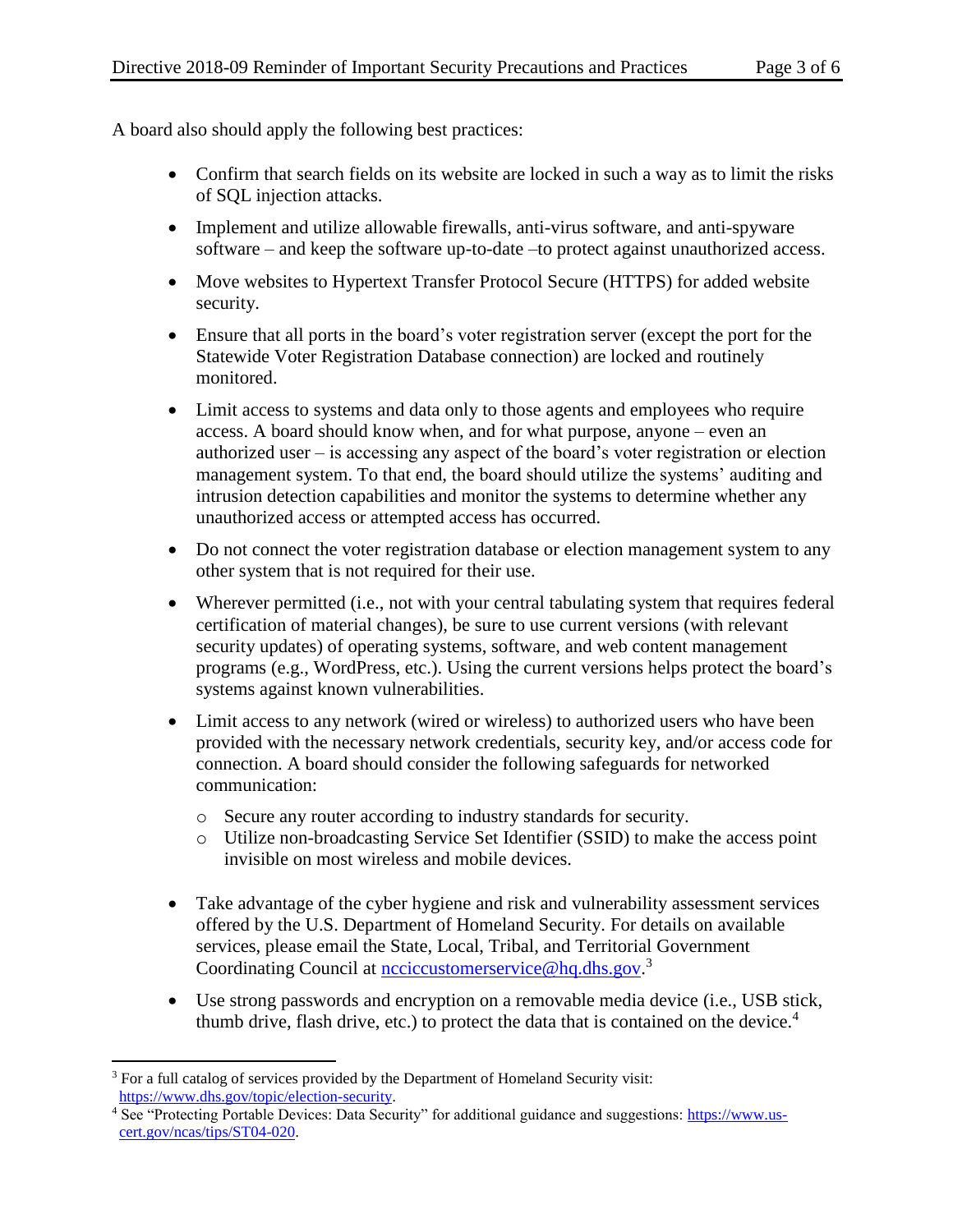- Enable two-factor authentication on all website and social media accounts maintained by the board of elections. Ensure that passwords are unique, complex and different for every site accessed, and are not shared to prevent unwanted access to the applications. Board officials and staff should also ensure that strong security practices are applied to personal email and social media accounts to deter unauthorized access and the possible communication of false election-related information to the public.
- Ensure that all website software is routinely patched and maintained to prevent distributed denial of service attacks and or the posting of false information on an official site.
- Determine which individuals have the ability to update the board's website and know who is responsible for the hosting of the website in the event a situation occurs and requires attention of web-service providers. Review the website and official social media accounts frequently to prevent the posting of fake or false content.

# **III. USE OF REMOVABLE MEDIA DEVICES**

Board of elections' staff must exercise caution when using removable media with board of elections' servers and computers. Attackers can install malware or malicious code onto a removable media device. If the infected device is inserted into a computer, that malware or malicious code can infect the computer. The U.S. Computer Emergency Readiness Team (CERT) recommends several best practices to follow when using removable media.<sup>5</sup>

Board of elections' staff should never use a personal removable media device to save information from a board of elections' server or computer or transfer files from one board of elections' server or computer to another. Only removable media purchased and maintained by the county board of elections should be used for this purpose. Moreover, a removable media device that is purchased and maintained by the board of elections for use within the board of elections' office should never be inserted into a personal computer or laptop.

Board of elections' staff must never use or insert an unknown removable media device into a board of elections' server or computer. If the board of elections discovers an unknown device, it should provide the device to the appropriate county IT personnel for inspection and investigation.

Each board of election should disable "Autorun" on its servers and computers. Disabling this feature prevents a server or computer from automatically opening and running the contents of a removable media device.

To preserve an "air gap" between systems connected to the internet or other unknown systems, each board must maintain a single-use policy when transferring election results from the EMS to the system utilized to transmit election results. A media device, such as a USB stick, used to transfer election results must never be inserted into the EMS after being inserted on another device.

 $\overline{a}$ <sup>5</sup> [https://www.us-cert.gov/ncas/tips/ST08-001.](https://www.us-cert.gov/ncas/tips/ST08-001)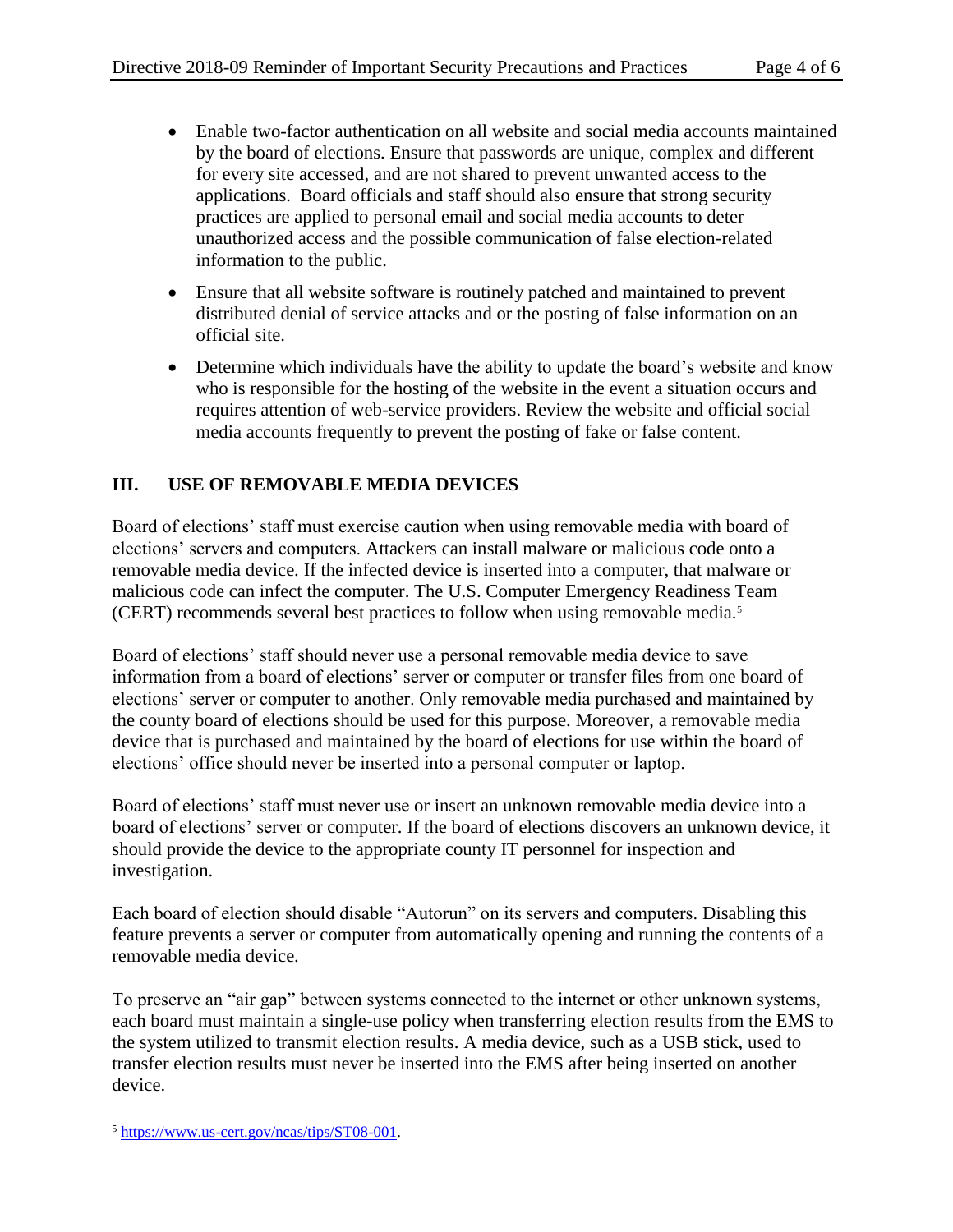Boards need to be vigilant and ensure that third-party vendors who use, for instance, removable media to program voting systems and election management systems (EMS) are not reusing that same media. Also, ensure they are taking the proper steps to isolate the central processing unit (CPU) used to program ballots.

# **IV. BACKUP OF VOTER REGISTRATION AND ELECTION MANAGEMENT SYSTEM DATA**

The board's voter registration data should be backed up on a daily basis.<sup>6</sup> If unwanted modifications to the data occur, or a situation requires recovery of data, the database can be restored to its last known state. If the board's voter registration system vendor needs remote access to the system to perform backups, the board should ensure that this access is password protected and consider implementing two-factor authentication as well. A board may want to consider locking vendor access except for pre-determined timeframes or require preauthorization prior to remote access of the server.

The board's election definition data from its central tabulation system should be backed up after the board has completed its programming for the election and after any change is made to backup data available on the system. It also should be backed up after any change is made to the board's election definitions, so that, if unauthorized modifications occur, the data can be restored.

The medium containing the backup data from both the board's voter registration and election management systems should be stored in a secure, offsite location at least once per week, and the board should utilize encryption to protect any data containing confidential or personal information.<sup>7</sup>

Backups of data should be tested regularly by taking backup files and loading them to ensure the data is accessible and can be restored from the backup. Further, ensure that antivirus and patches are up to date and confirm that there is no malware present on the backup device. Each board should work with its voter registration vendor and county IT personnel to determine how to test an existing backup and perform a complete restoral from the backed-up data.

# **V. PROHIBITION ON INTERNET CONNECTION**

No part of a voting system, including the system's tabulation server, may be connected to the internet.<sup>8</sup>

# **VI. PROTECTION OF CERTAIN PERSONAL INFORMATION**

Each board is reminded that a voter's driver's license or state identification card number must never be disclosed, appear on the board's website, or be accessible to precinct election officials

 $\overline{a}$ <sup>6</sup> See "Ransomware and What To Do About It" for additional information:

[https://www.eac.gov/documents/2016/9/16/ransomware-and-what-to-do-about-itpdf/.](https://www.eac.gov/documents/2016/9/16/ransomware-and-what-to-do-about-itpdf/)

It is considered a best practice to use the "3-2-1" method: three copies, two different devices, one in a separate location.

<sup>8</sup> R.C. 3506.23.